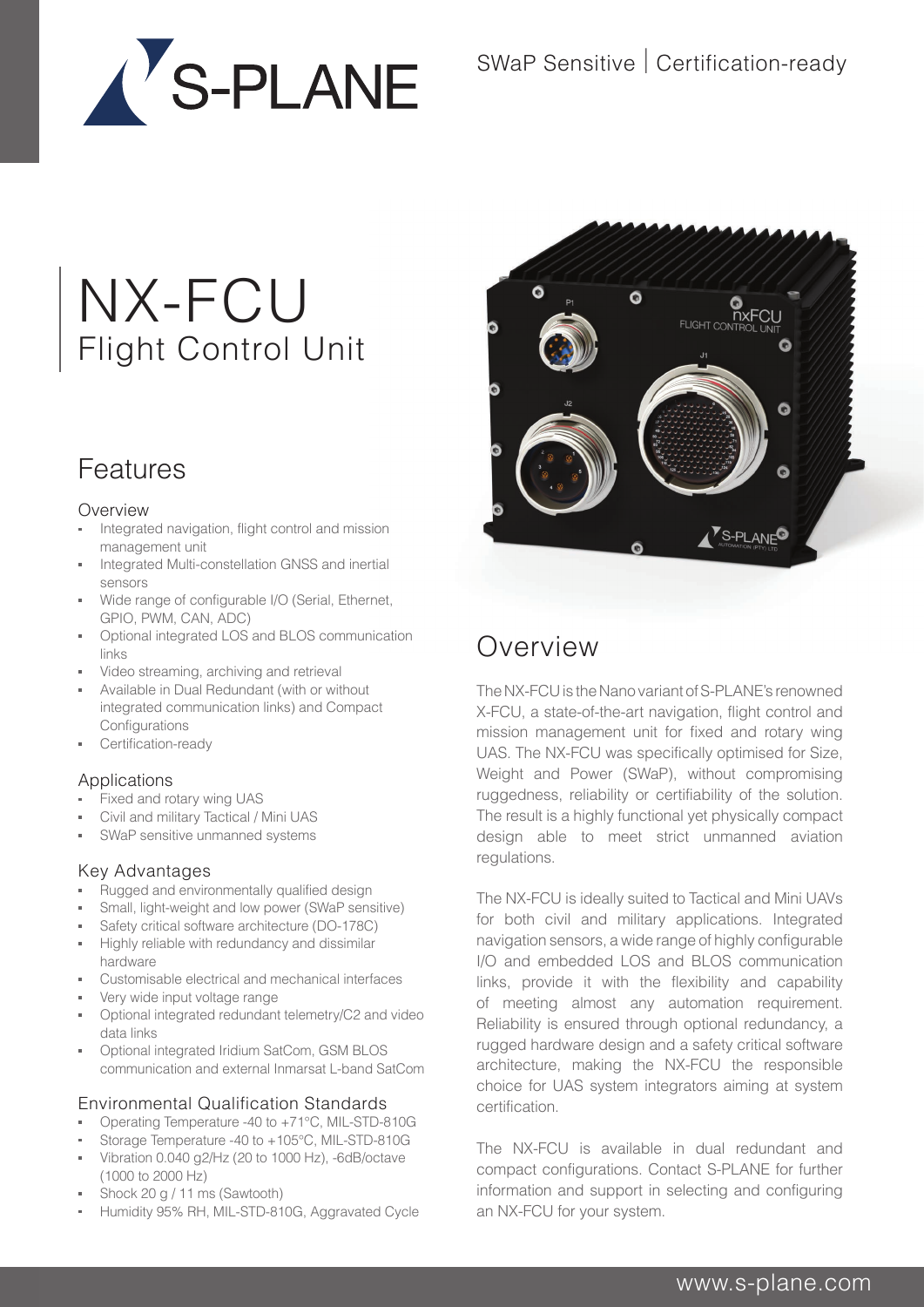#### www.s-plane.com

- Full-envelope fixed and rotary wing navigation and flight control
- Rugged, reliable, SWaP sensitive and certification-ready (RTCA DO-178/254/160) Redundant flight control, integrated GNSS (multi-constellation), and inertial
- sensors Configurable I/O (Serial, Ethernet, GPIO, PWM, CAN, ADC)
- **External LOSCom, GSM, Iridium and Inmarsat data/video streaming**
- **In Ideal for civil/military Tactical and high-end Mini UAS**

The NX-FCU CSC offers the ideal navigation, flight control and mission management solution for Tactical and high-end Mini UAS. Rugged, reliable and certification-ready, this highly functional unit provides unparalleled performance in a SWaP sensitive design. With integrated sensors, a wide range of highly configurable I/O, and dual redundancy the nxFCU has both the flexibility and capability of meeting almost any automation requirement.

#### Features

- Fault tolerant, SWaP sensitive FCU for Tactical/Mini UAS
- Rugged, highly reliable and safety certifiable (RTCA DO-178/254/160)
- **Dissimilar hardware with GNSS constellation redundancy**
- **Integrated redundant LOSCom and GSM communication**
- **Video streaming, archiving and retrieval**
- **•** Optional Iridium and Inmarsat data/video streaming

## NX-FCU CSC Redundant Flight Control Unit



The NX-FCU CSMC offers a tightly integrated dual redundant navigation, flight control and mission management solution for UAS. Ideal for high-end Tactical and Mini UAS, this rugged, fault-tolerant and certification-ready unit, with dissimilar integrated comms, provides the ultimate in automation reliability in a SWaP sensitive design. C2 communication reliability is ensured through redundant LOS data links. Video streaming, archiving and retrieval is provided to round off this complete avionics solution.

#### Features

## NX-FCU CSMC Redundant FCU with Integrated Comms



\*Number of ports indicated is maximum and depends on overall configuration.  $\frac{1}{2}$  is subject to change without notice

### Rugged | SWaP Sensitive | Certification-ready

- SWaP sensitive FCU ideal for safety-critical civil/military Mini UAS
- Rugged, highly reliable and safety certifiable (RTCA DO-178/254/160)
- **Integrated sensors, configurable I/O and integrated servo power**
- LOS data links for telemetry/C2 and video streaming

## NX-FCU Compact Compact Flight Control Unit



|                                     | NX-FCU CSMC               | <b>NX-FCU CSC</b>         | <b>NX-FCU Compact</b>     |
|-------------------------------------|---------------------------|---------------------------|---------------------------|
| <b>GENERAL</b>                      |                           |                           |                           |
| Navigation                          | GNSS/AD-Aided INS (EKF)   | GNSS/AD-Aided INS (EKF)   | GNSS/AD-Aided INS (EKF)   |
| Control                             | Fixed & Rotary Wing       | Fixed & Rotary Wing       | Fixed & Rotary Wing       |
| <b>Mission</b>                      | Waypoints, Loiter, Follow | Waypoints, Loiter, Follow | Waypoints, Loiter, Follow |
| <b>Health Monitoring</b>            | PBIT, CBIT, IBIT          | PBIT, CBIT, IBIT          | PBIT, CBIT, IBIT          |
| Redundancy                          | Dual Redundant            | Dual Redundant            | Optional Pairing          |
| Certification                       | DO-178C SW Certifiable    | DO-178C SW Certifiable    | DO-178C SW Certifiable    |
| <b>SENSORS</b>                      |                           |                           |                           |
| <b>GNSS Receiver</b>                | Redundant                 | Redundant                 | Yes                       |
| <b>GNSS Accuracy (Differential)</b> | < 2 cm                    | $< 2$ cm                  | < 20 cm                   |
| GPS & GLONASS Tracking              | Yes                       | Yes                       | Yes                       |
| GALILEO & BEIDOU Tracking           | Yes                       | Yes                       | No                        |
| IMU & Magnetometer                  | <b>Redundant MEMS</b>     | <b>Redundant MEMS</b>     | <b>MEMS</b>               |
| Air-Data                            | 150 KIAS, 18 kft          | 150 KIAS, 18 kft          | 150 KIAS, 18 kft          |
| INPUT / OUTPUT*                     |                           |                           |                           |
| Serial (RS-422/485/232)             | 16x                       | 16x                       | 5x                        |
| GPO / PWM                           | 16x                       | 16x                       | 12x                       |
| GPI / Input Capture                 | 16x                       | 16x                       | 12x                       |
| Ethernet                            | 2x Gigabit                | 2x Gigabit                | 1x Gigabit                |
| CAN                                 | 1x 1Mbps                  | 1x 1Mbps                  | 1x 1Mbps                  |
| <b>ADC</b>                          | 4x 16 Bit                 | 4x 16 Bit                 | 4x 16 Bit                 |
| TELEMETRY / C2                      |                           |                           |                           |
| Frequencies                         | ~400, 900 or 2400 MHz     | N/A                       | ~400, 900 or 2400 MHz     |
| Data Rate                           | $<$ 230 kbps              | N/A                       | < 230 kbps                |
| LOS Range                           | 50km to 100km             | N/A                       | 50km to 100km             |
| Redundancy                          | Dual LOS Links            | N/A                       | Single LOS Link           |
| GSM (HSPA+)                         | Optional                  | N/A                       | Yes                       |
| Iridium Satellite                   | Optional                  | N/A                       | No                        |
| WLAN (802.11 b/g)                   | Optional                  | N/A                       | No                        |
| <b>VIDEO STREAMING</b>              |                           |                           |                           |
| Video Input                         | 2x Ethernet               | N/A                       | 2x Ethernet               |
| <b>Streaming Frequency</b>          | S/C-Band                  | N/A                       | S/C-Band                  |
| Streaming Data Rate                 | $<$ 12 Mbps               | N/A                       | < 12 Mbps                 |
| <b>Streaming Range</b>              | 50km to 100km             | N/A                       | 50km to 100km             |
| Data Storage                        | 64 GB                     | N/A                       | 16 GB                     |
| MECHANICAL & ELECTRICAL             |                           |                           |                           |
| <b>Dimensions</b>                   | 100H x 128W x 122D mm     | 79H x 128W x 122D mm      | 58H x 128W x 122D mm      |
| Mass                                | 1 360 g                   | 1090g                     | 530 g                     |
| Input Voltage                       | 6 to 36 VDC               | 6 to 36 VDC               | 6 to 36 VDC               |
| Power (Typical)                     | 35 W                      | 20 W                      | 15 W                      |
| Regulated Servo Power               | External                  | External                  | 25 W Continuous           |
| <b>ENVIRONMENTAL</b>                |                           |                           |                           |
| <b>Operating Temperature</b>        | $-40$ to $+71^{\circ}$ C  | $-40$ to $+71^{\circ}$ C  | $-40$ to $+55^{\circ}$ C  |
| Storage Temperature                 | $-40$ to $+105$ °C        | $-40$ to $+105$ °C        | $-40$ to $+105$ °C        |
| Vibration & Shock                   | MIL-STD-810G              | MIL-STD-810G              | MIL-STD-810G              |

|                                     | NX-FCU CSMC               | NX-FCU CSC                | NX-FCU Compact            |
|-------------------------------------|---------------------------|---------------------------|---------------------------|
| <b>NERAL</b>                        |                           |                           |                           |
| Navigation                          | GNSS/AD-Aided INS (EKF)   | GNSS/AD-Aided INS (EKF)   | GNSS/AD-Aided INS (EKF)   |
| Control                             | Fixed & Rotary Wing       | Fixed & Rotary Wing       | Fixed & Rotary Wing       |
| Mission                             | Waypoints, Loiter, Follow | Waypoints, Loiter, Follow | Waypoints, Loiter, Follow |
| <b>Health Monitoring</b>            | PBIT, CBIT, IBIT          | PBIT, CBIT, IBIT          | PBIT, CBIT, IBIT          |
| Redundancy                          | Dual Redundant            | Dual Redundant            | <b>Optional Pairing</b>   |
| Certification                       | DO-178C SW Certifiable    | DO-178C SW Certifiable    | DO-178C SW Certifiable    |
| <b>ISORS</b>                        |                           |                           |                           |
| <b>GNSS Receiver</b>                | Redundant                 | Redundant                 | Yes                       |
| <b>GNSS Accuracy (Differential)</b> | < 2 cm                    | < 2 cm                    | < 20 cm                   |
| GPS & GLONASS Tracking              | Yes                       | Yes                       | Yes                       |
| GALILEO & BEIDOU Tracking           | Yes                       | Yes                       | No                        |
| <b>IMU &amp; Magnetometer</b>       | <b>Redundant MEMS</b>     | <b>Redundant MEMS</b>     | <b>MEMS</b>               |
| Air-Data                            | 150 KIAS, 18 kft          | 150 KIAS, 18 kft          | 150 KIAS, 18 kft          |
| UT / OUTPUT*                        |                           |                           |                           |
| Serial (RS-422/485/232)             | 16x                       | 16x                       | 5x                        |
| GPO / PWM                           | 16x                       | 16x                       | 12x                       |
| GPI / Input Capture                 | 16x                       | 16x                       | 12x                       |
| Ethernet                            | 2x Gigabit                | 2x Gigabit                | 1x Gigabit                |
| CAN                                 | 1x 1Mbps                  | 1x 1Mbps                  | 1x 1Mbps                  |
| ADC                                 | 4x 16 Bit                 | 4x 16 Bit                 | 4x 16 Bit                 |
| EMETRY / C <sub>2</sub>             |                           |                           |                           |
| Frequencies                         | ~400, 900 or 2400 MHz     | N/A                       | ~400, 900 or 2400 MHz     |
| Data Rate                           | < 230 kbps                | N/A                       | $<$ 230 kbps              |
| LOS Range                           | 50km to 100km             | N/A                       | 50km to 100km             |
| Redundancy                          | Dual LOS Links            | N/A                       | Single LOS Link           |
| GSM (HSPA+)                         | Optional                  | N/A                       | Yes                       |
| <b>Iridium Satellite</b>            | Optional                  | N/A                       | No                        |
| WLAN (802.11 b/g)                   | Optional                  | N/A                       | No                        |
| <b>EO STREAMING</b>                 |                           |                           |                           |
| Video Input                         | 2x Ethernet               | N/A                       | 2x Ethernet               |
| <b>Streaming Frequency</b>          | S/C-Band                  | N/A                       | S/C-Band                  |
| <b>Streaming Data Rate</b>          | $<$ 12 Mbps               | N/A                       | $<$ 12 Mbps               |
| <b>Streaming Range</b>              | 50km to 100km             | N/A                       | 50km to 100km             |
| Data Storage                        | 64 GB                     | N/A                       | 16 GB                     |
| <b>CHANICAL &amp; ELECTRICAL</b>    |                           |                           |                           |
| <b>Dimensions</b>                   | 100H x 128W x 122D mm     | 79H x 128W x 122D mm      | 58H x 128W x 122D mm      |
| Mass                                | 1 360 g                   | 1090g                     | 530 g                     |
| Input Voltage                       | 6 to 36 VDC               | 6 to 36 VDC               | 6 to 36 VDC               |
| Power (Typical)                     | 35 W                      | 20 W                      | 15 W                      |
| Regulated Servo Power               | External                  | External                  | 25 W Continuous           |
| VIRONMENTAL                         |                           |                           |                           |
| <b>Operating Temperature</b>        | $-40$ to $+71^{\circ}$ C  | $-40$ to $+71^{\circ}$ C  | $-40$ to $+55^{\circ}$ C  |
| Storage Temperature                 | $-40$ to $+105$ °C        | $-40$ to $+105$ °C        | $-40$ to $+105$ °C        |
| Vibration & Shock                   | MIL-STD-810G              | MIL-STD-810G              | MIL-STD-810G              |

## NX-FCU Technical Specifications

The NX-FCU Compact was developed in response to increased safety requirements for airspace integration of Mini UAS. Rugged, reliable and safety certifiable, this unit draws from the hardware and software building blocks of the nxFCU to provide a responsible and highly functional automation solution for small SWaP sensitive systems. Integrated LOS and GSM data links complete the design, providing for redundant telemetry/C2 communication and real-time video streaming.

#### Features